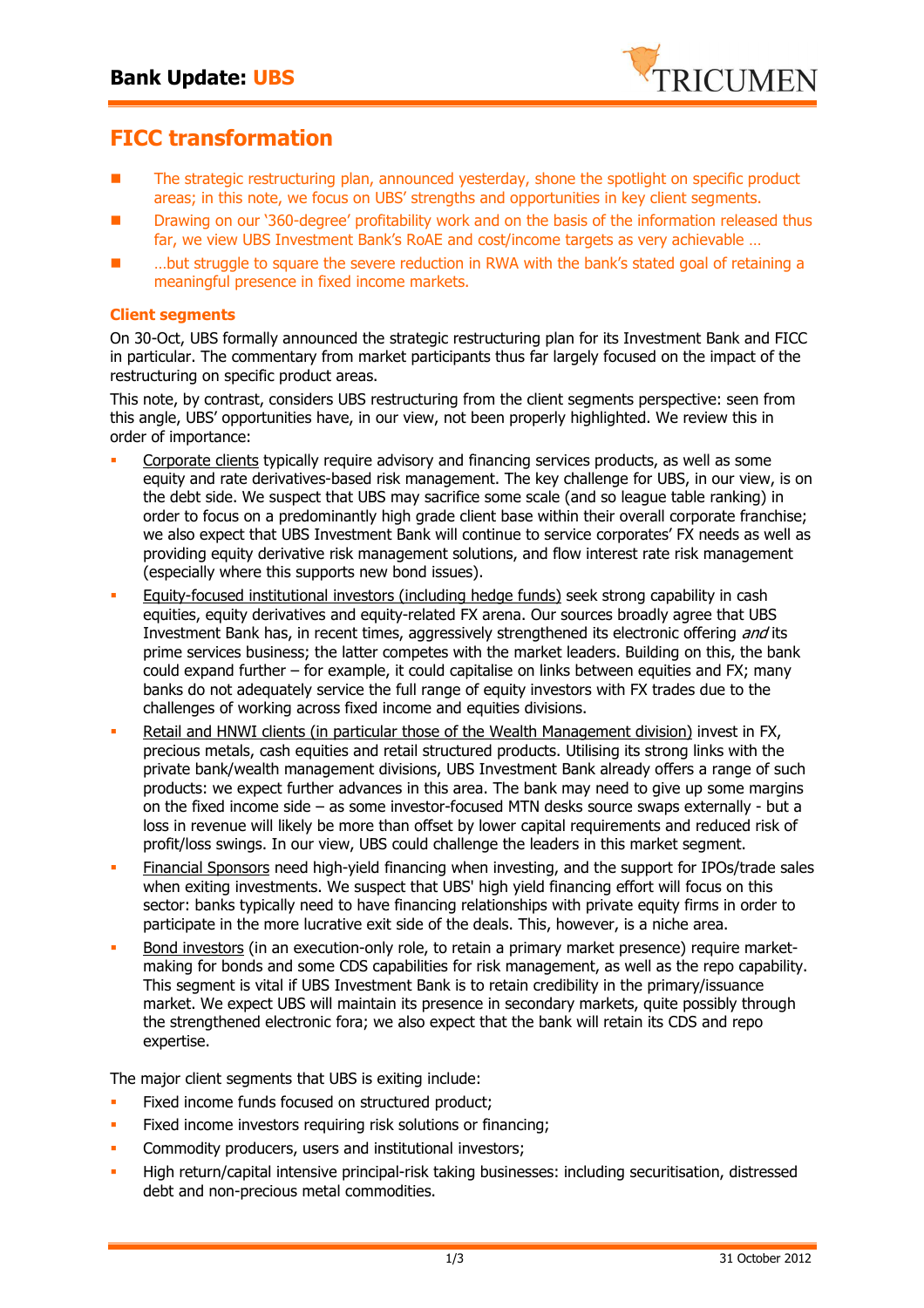

## **Outlook**

There is little doubt that UBS' restructuring plan extends further than those announced by any of its immediate competitors, including Deutsche Bank, Goldman Sachs and JP Morgan. UBS' press release highlighted three specific goals for Investment Bank, from 1-Jan-13:

- -Cost/income ratio of 65-85%.
- -Pre-Tax return on attributed equity (RoAE) of 15%+;
- - Basel 3 risk-weighted assets (RWA) of below CHF70bn (equal to US\$74bn at current FX rates); of this total, 15% will be included in Corporate Client Solutions and 85% in Investor Client Services.

Our '360-degree' profitability modelling – comprising cost/income, headcount productivity, RoRWA, RoVaR, and RoAE – suggests that Investment Bank will have little trouble meeting the first two goals. The chart below groups product areas into our 'Bank of the Future' structure, the summary version of which we published in Sept-12.

Even without taking into account inter-divisional synergies and growth (which can be considerable – see out 'Bank of the Future' report, published in Sept-12); and omitting treasury services, security services (both of which boast RoAE well above the 'typical' capital markets units) and corporate lending, we expect UBS' 'new' Investment Bank will, in FY13E, report operating cost/income of 79% and pre-tax RoAE of 18% (the latter 'Swiss-plated').

The most challenging part of the bank's transformation will be achieving the credibility necessary to support the DCM business in the secondary markets while at the same time exiting businesses which account for c.60% of Investment Bank's CHF162bn at end-3Q12 RWA. Credit and rates markets will 'contribute' CHF30bn and CHF40bn of the reduction, respectively.

Notwithstanding UBS' commitment to heavy investment in areas it will continue to compete in, the main caveat to our projections is the execution risk associated with selective exit from hitherto interconnected businesses. We will continue to monitor developments.



**UBS Investment Bank profitability by major client segment** (FY13E, US\$m)

Source: Tricumen. Notes: (1) Tricumen product definitions; see 'Bank of the Future', Sept-12; (2) Excludes inter-divisional synergies and growth, treasury services, security services, corporate lending.